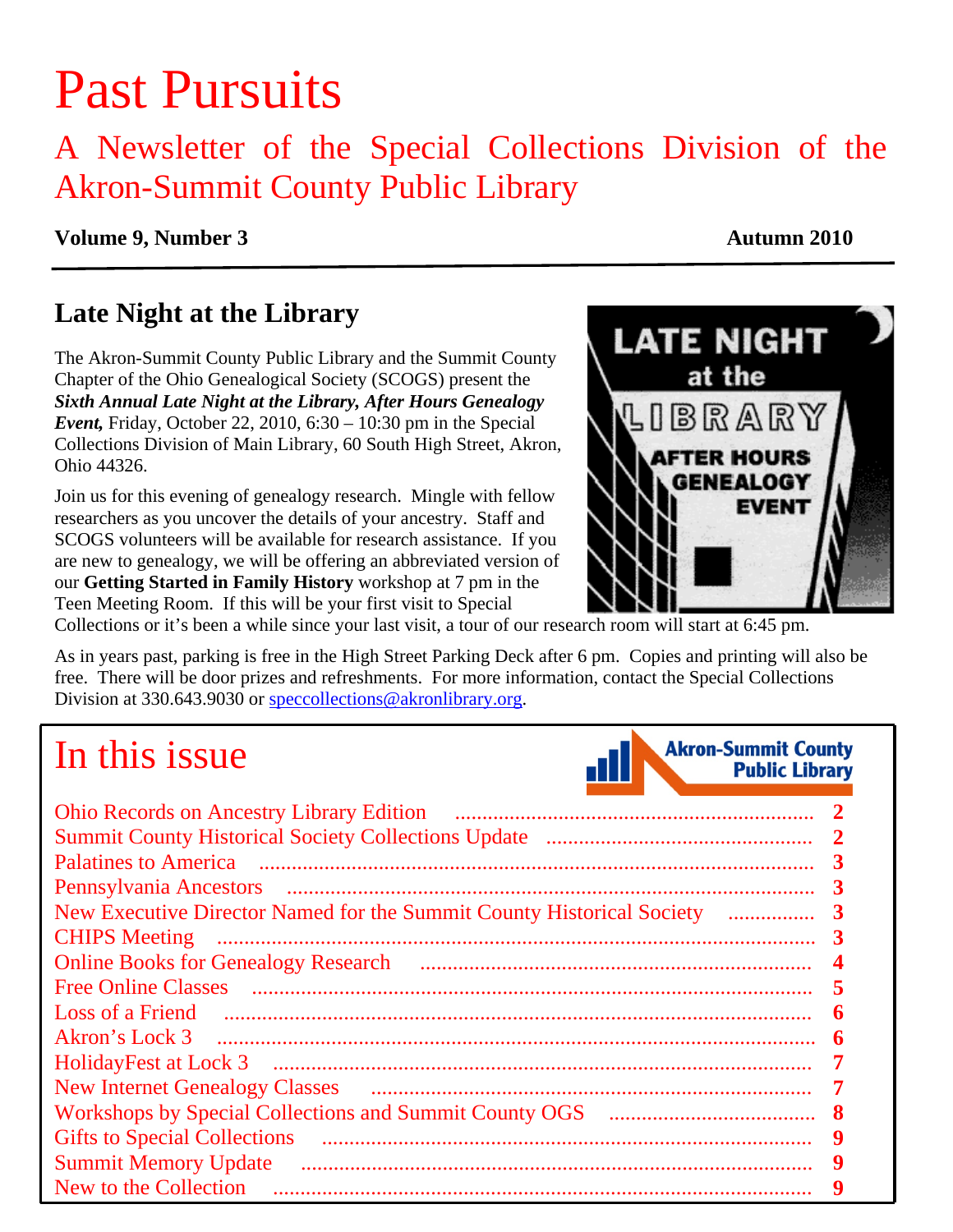### <span id="page-1-0"></span>**Ohio Records on Ancestry Library Edition**

#### *by Mary Plazo, Librarian*

Ancestry Library Edition has updated the Ohio Deaths database. This database now contains over five million names listing those who died from 1908-1932, 1938-1944, and 1958-2007 in the state of Ohio. The information is compiled from records from the Ohio Historical Society and the Ohio Department of Health. Many of these records contain valuable information such as birth date, place of residence, place of death, time of death, age at time of death, surnames of parents, and sometimes occupation and level of education.

Since the records from the years 2002 to 2007 are newly updated, be aware that they may not be complete. Most of the information in the database should be correct, but as with any record you find on online, always verify your information with an additional source.

The information provided in these records may provide enough information to obtain a copy of the actual death certificate. Most of the time you can get copies of these certificates from the local health department where the person died, or you can contact the Ohio Department of Health at: Ohio Department of Health, Bureau of Vital Statistics, P.O. Box 15098, Columbus, OH 43215-0098. Phone: 614-466-2531. The hours are 7:45 am to 4:30 pm. You will need to contact them for current fees.

Another database that has been updated is the Ohio Marriage Index 1970, 1972-2007. Over 3 million marriages took place in Ohio between 1970 and 2007, most of which can be found in this database. Unfortunately, marriages during 1971 are not included because they were not available from the Ohio Office of Vital Statistics.

Also keep in mind that this is not a database of marriage certificates. What you will find is the most basic abstracted information that was used for filing purposes, which includes: the county where

the certificate was issued, the county of the person's residence, the age of the person getting married, the spouse's name, and the date of the marriage. The actual certificates can be found at the local county probate court in Ohio that issued the marriage certificate.

Also coming soon is the Ohio Divorce Index 1962- 1963, 1967-71, 1973-2007. This database will provide the basic information needed to order specific divorce decrees. The years not included in this index were not provided by the Ohio Office of Vital Statistics. As of this writing, the Ohio Divorce Index is not yet available, but when you look at the updated Ohio Marriages database, there is a link to a page with more information.

### **Summit County Historical Society Collections Update**

An 1825 hand-drawn map of Akron, Samuel Lane's Overland diary, thousands of historic photographs, and more are among the more than 4,000 items from the Summit County Historical Society's collections that have been processed by Special Collections. Soon after receiving the Historical Society's collection of archival materials in August 2008, Special Collections librarians devised a processing plan to house and provide access to these local history treasures.

Because photographs are among the most-requested items, a decision was made to begin with that collection. Since then, detailed records for these photos along with other Historical Society materials have been created and added to the Library's Local History Database,

[http://www.akronlibrary.org/DBS/SpecColldbO/Def](http://www.akronlibrary.org/DBS/SpecColldbO/Default.aspx) ault.aspx. This database, available from the Library's Web page, may be searched by keyword, subject, or name. Check back often, as new records are added every day.

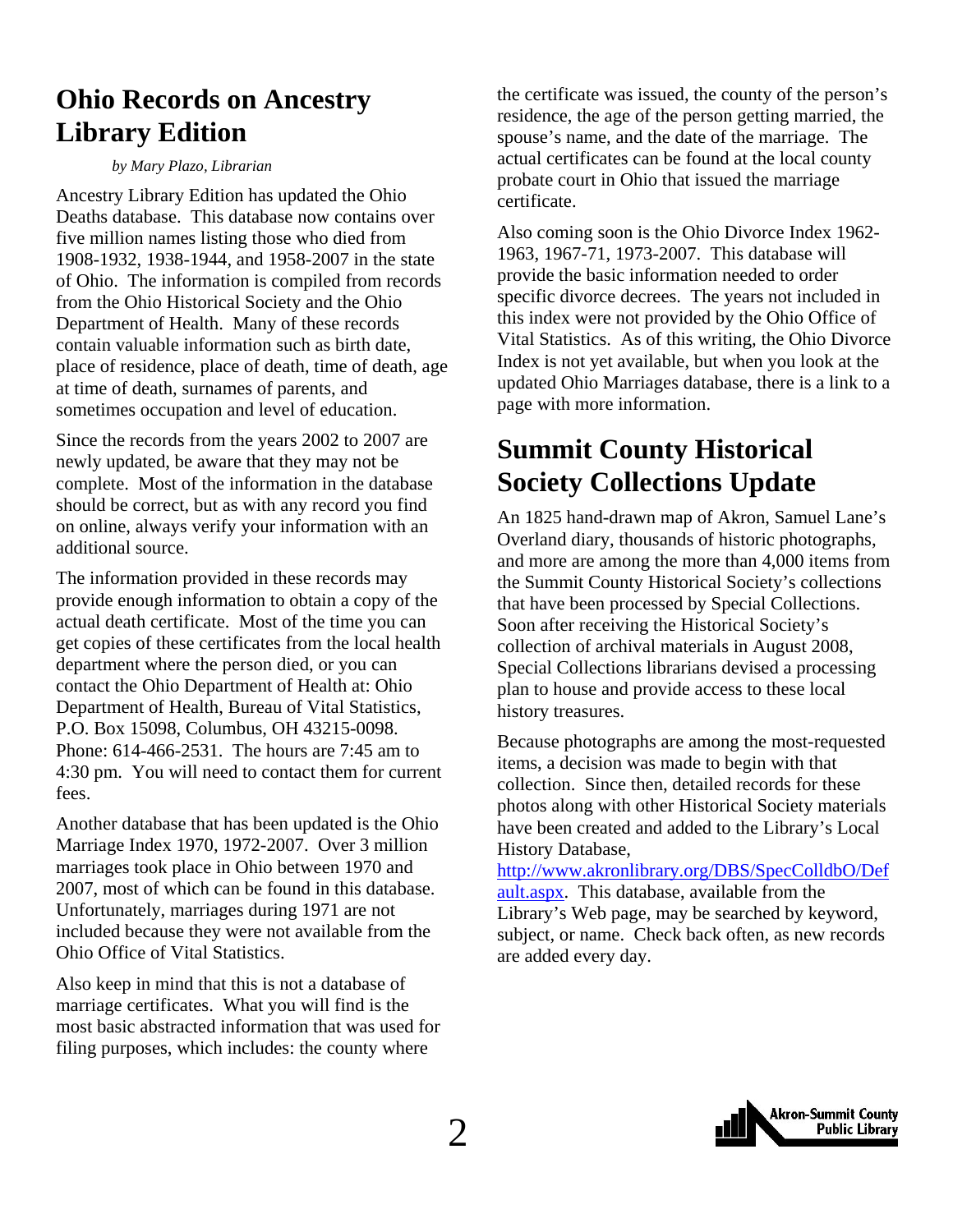### <span id="page-2-0"></span>**Palatines to America Coming to Pittsburgh June 2011**

#### *by Cheri Goldner, Librarian*

The 2011 Palatines to America National Conference and Annual Meeting will be in held at the Sheraton Station Square Hotel in Pittsburgh, PA June 2-4.

Palatines to America (Pal Am) is a Columbus, Ohio-based national genealogical society of people researching German-speaking ancestry that aims to promote the study of Germanic immigration to North America, to publish information of general interest, and to provide a means for members to exchange information and share research. Membership is open to anyone interested in the aims of the society. The society's annual Palatines to America conference features speakers, seminars, resource persons, and fellowship with other members.

The 2011 Palatines to America conference will be jointly sponsored by the Pittsburgh-based Western Pennsylvania Genealogical Society. For more information on the conference or membership in the societies, visit www.palam.org or www.wpgs.org.

### **Pennsylvania Ancestors**

Thanks to the Summit County Chapter of the Ohio Genealogical Society, to speakers Elissa Scalise Powell and John Humphrey, and to all of those who attended for making the "Discovering Your Pennsylvania Ancestors" program our most successful genealogy program to date. Nearly 200 people, some from out of state, traveled to Main Library on Saturday, August 14 to hear Elissa and John speak on Pennsylvania settlement patterns, migration trails, court records, church records and the published Pennsylvania Archives series (a detailed guide to which is available at [www.akronlibrary.org/internetresources/sc/pathfind](http://www.akronlibrary.org/internetresources/sc/pathfinders/PA_Archives_Research.pdf) ers/PA\_Archives\_Research.pdf). Thanks also to Jonathan R. Stayer, Head of the Reference Section at the Pennsylvania State Archives for sending brochures and genealogical guides from the Archives. If you haven't yet browsed our collection

of Pennsylvania books, be sure to do so the next time you're in Special Collections. Good luck to everyone as you continue your Pennsylvania research!

### **New Executive Director named for the Summit County Historical Society**

Congratulations to Leianne Neff Heppner, the newly appointed Executive Director of the Summit County Historical Society. Leianne succeeds former director Paula Moran. Leianne has been with the Historical Society since 1999 when she was hired as



Curator. Prior to joining the Historical Society, Leianne held positions at the Inventors Hall of Fame, The Castle in Marietta, and Zoar Village State Memorial. During her tenure as Curator, she oversaw the Society's collections, installed numerous exhibits, helped with the planning of Akron's 175<sup>th</sup> birthday, and served as government records consultant for the County of Summit. Leianne is a woman of vision, creativity, enthusiasm, and boundless energy. Our community is indeed fortunate to have her at the helm of the Historical Society.

### **CHIPS Meeting**

The Council for Historical Institutions and Preservation Societies (CHIPS) will gather at The John Brown House on October 9, 9 am - noon. Our host will be the Summit County Historical Society. All historical and preservation organizations are welcome. We want to meet you and hear your biannual report of what's happening with your projects and museums. For more information, contact Dreama at [Dreamarona@webtv.net](mailto:Dramorona@webtv.net) or 330.923.6678.

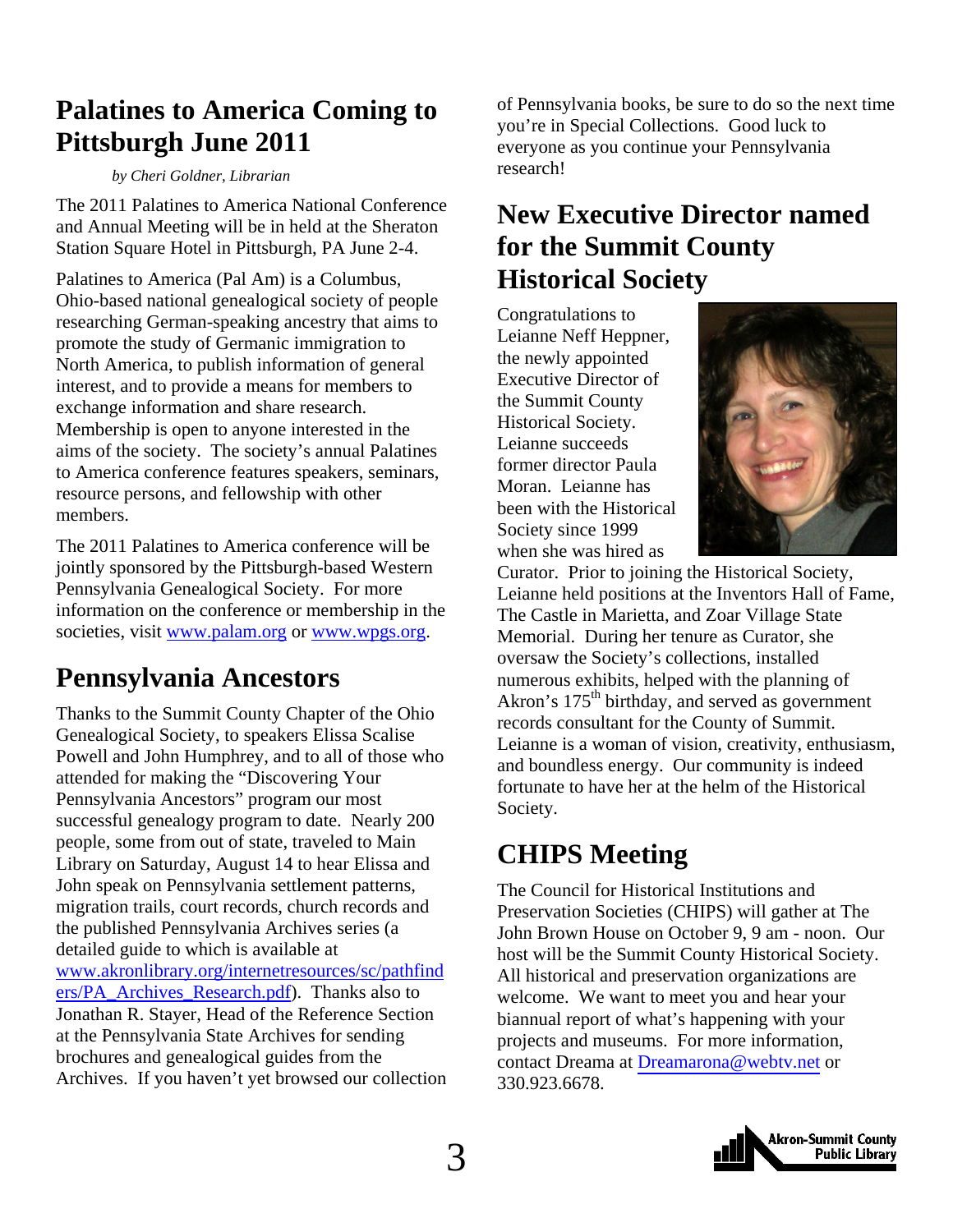### <span id="page-3-0"></span>**Online Books for Genealogy Research**

#### *by Iris Bolar, Librarian*

Digitized online books for family history research should not be overlooked. Books that no longer have copyright restrictions or that have been permitted to be digitized are being added to online digital collections to search and browse from home.

While the ability to browse through pages of an online book is a necessity, the ability to search for terms within a title is a key feature, especially for titles that do not have indexes or are huge sets of multiple volumes. However, a digitized book's search-ability is not perfect or exact and may not yield desired results. This is because OCR (Optical Character Recognition) software is used to create search-ability within a digitized item, *not* manual indexing. When the software has difficulty reading and recognizing strings of letters or numbers due to poor image or print quality, search terms will be missed. The effectiveness of a search within a book or page will vary. Terms are generally searched separately - not as full names or phrases. Where available, the indexes that are scanned within the books themselves are still very useful and sometimes necessary.

So, where can you find online genealogy and history books? Below are some places to look.

#### **Internet Archive**

#### www.archive.org

*Internet Archive* has an extensive collection of digitized resources online from contributors Allen County Public Library, Robarts Library of the University of Toronto, and the University of Illinois Urbana-Champaign Library. You will find family histories, cemetery listings, vital records, ship manifests, military records, church records and more. To get to the genealogy section: click on "Texts," scroll down to the sub-collections and click on "Additional Collections," then "Genealogy." You can browse by title or author or search the catalog. The catalog contains resources throughout the Web site, so you can narrow the search by using the "Advanced Search" option. Fill in either "*Any* 

*field contains…"* or "*Title contains..."* along with the field "*Mediatype is Texts*." The catalog searches for exact terms, so for example, "Ohio marriage" and "Ohio marriages" have to be entered separately. Once you have selected your book, you can browse or search within its pages. Several viewing and downloading options are available under "View the Book."

#### **Heritage Quest**

*Heritage Quest Books* is another collection of online genealogy sources. You can access the *Heritage Quest* (*HQ*) database from home through the library's Web site with your library card. Books included cover county histories, family histories, directories, probate records, church histories, military pension papers, cemetery inscriptions, and other records. *HQ* shows the results of each search but does not highlight the terms within the book's pages. You can use the "Hit" button at the bottom of a page to view other pages with your search terms. Keep in mind that the first page of a chapter is included among the "hits" pages even if the search terms are not on that page. As with other online book searching, *HQ* searches all terms; but results are not necessarily related.

#### **Google Books**

#### http://books.google.com

*Google* offers its own collection of online books. There are family histories, local histories, guides to general and ethnic genealogy research, and a few books with actual records. Not all books are completely viewable or permitted to be downloaded as they are only meant to be previews. An advanced search option is available and recommended. You may also search within a particular title.

#### **Search Engines**

You can try finding an online book by searching for the title in a search engine such as *Google* and looking for a "PDF" or "full-text" identifier, but this is not a reliable method as often you only find a mention of a book rather than the contents of the book itself. There are some exceptions though. Two specific titles of multiple series and volumes that are available on the Web are *The Official Records* and *Pennsylvania Archives*.

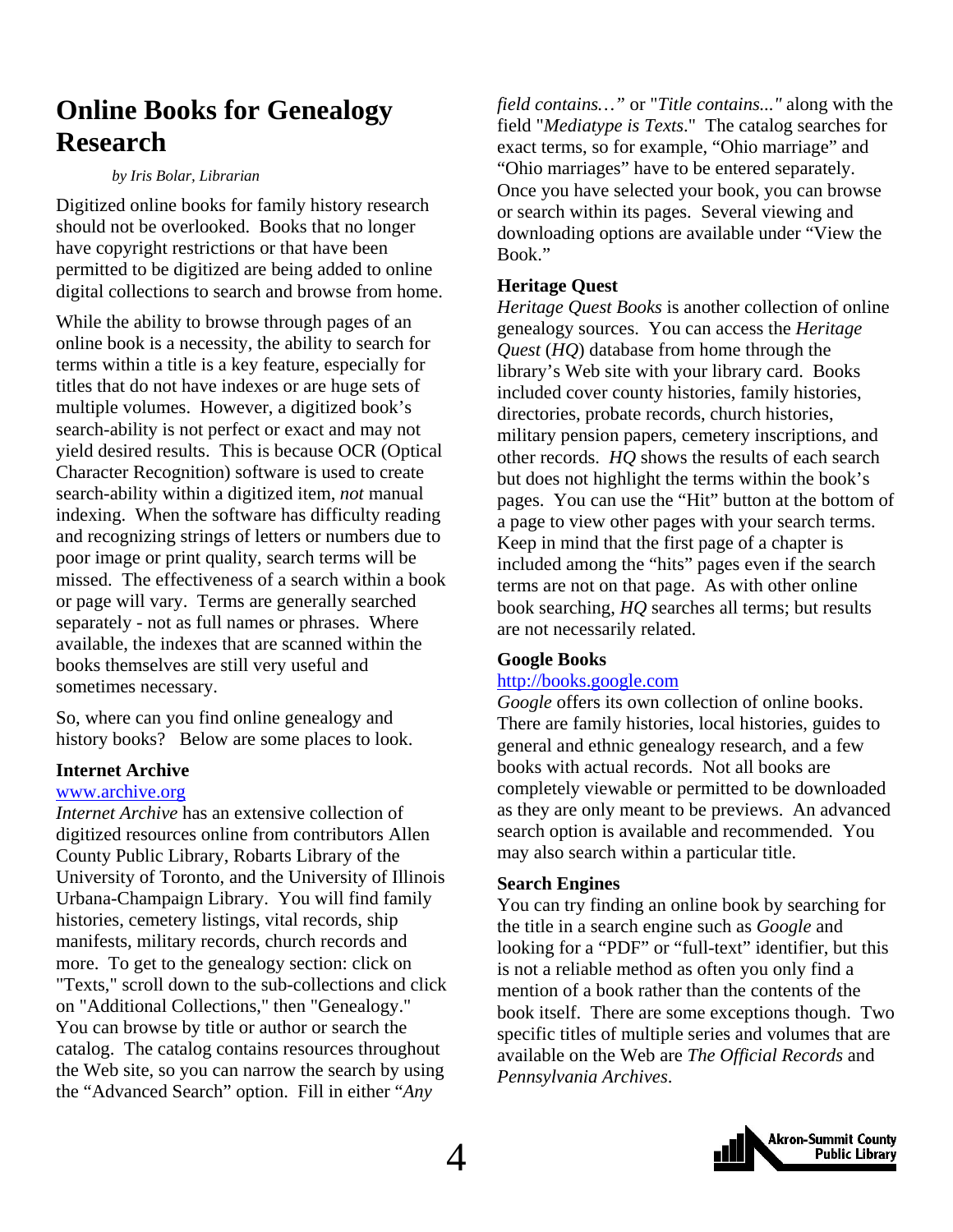#### <span id="page-4-0"></span>**The Official Records**

http://dlxs2.library.cornell.edu/m/moawar/

Most frequently referred to as "*The Official Records*" or "*The OR*," *The War of the Rebellion: a Compilation of the Official Records of the Union and Confederate Armies* (four series) and *Official Records of the Union and Confederate Navies*

(two series) can be browsed or searched online. These compilations of Civil War documents have been digitized by Cornell University as part of the "Making of America" digital library. The "Help" link leads to information on the search options available. A search will look through both the sets. Search terms are highlighted in the search result details but not in the full page view. In searching for specific people, better (though not perfect) results are obtained by searching names using the proximity search option: example – "George" <*followed by*> "Cutler" within 40 characters of each other. Given names were often abbreviated in old records (Sam'l., Rich'd., Geo., Thos., Andw., etc.), so you have to search full and abbreviated versions. Indexes for each volume are also digitized.

#### **Pennsylvania Archives**

Another multi-volume title of interest to genealogists is the published *Pennsylvania Archives*. The *PA* includes 10 series (colonial records plus nine series). Access is available from home with your library card through the library's subscription to *Footnote* or as a free offering on the *Footnote.com* site. Either way, to get to this set, first browse the title list and select *Pennsylvania Archives*. You can search within the entire set or select specific series, volumes, or chapters to search or browse.

#### **Special Collections Online Books**

#### [www.akronlibrary.org/internetresources/sc/OnlineB](http://www.akronlibrary.org/internetresources/sc/OnlineBooks/onlinebks.html) ooks/onlinebks.html

Don't forget the online books made available by the Special Collections Division on the division's Web page. We have scanned several local history books including: *Division reports on the Ohio Canal*; *A Century of Adjustment: A History of the Akron Jewish Community, 1865-1975*; *West Hill Sketchbook*; *The Contributions of Blacks in Akron*;

and transcribed books about Tallmadge and the Western Reserve by Charles Cook Bronson.

### **Free Online Classes at www.FamilySearch.org**

 *by Jane Gramlich, Librarian* 

Genealogists are always looking for free or low-cost ways to gather records and learn more about their craft. Here in Special Collections, we offer free classes covering many topics. But did you know that the Family Search Website also offers free research classes online?

From Family Search's home page at www.familysearch.org, point your curser to "Research Helps" and select "Online Classes" from the menu displayed. There you will find a variety of demonstrations focusing on research strategies and record types, usually less than an hour in length. Formats include video and audio presentations, Power Point slide shows and interactive images, and handouts or outlines in portable document format (PDF) files. While there are several sessions devoted to U. S. research, there is also a strong international focus, with classes on research methods for several countries such as Ireland, Germany, Italy, and even Russia. There is also a large series devoted to understanding handwritten records in many languages.

| Home<br><b>Search Records</b><br>Help                                                                          | <b>Index Records</b><br><b>Share</b><br><b>Research Helps</b><br>Library                                                                                                                                            |  |
|----------------------------------------------------------------------------------------------------------------|---------------------------------------------------------------------------------------------------------------------------------------------------------------------------------------------------------------------|--|
| RESEARCH CLASSES ONLINE                                                                                        |                                                                                                                                                                                                                     |  |
| Education and<br>Training                                                                                      | <b>Research Classes Online</b>                                                                                                                                                                                      |  |
| Research Classes<br>Online                                                                                     | The following classes are provided online by the Family History                                                                                                                                                     |  |
| Family History<br><b>Library Research</b><br>Series                                                            | Library in Salt Lake City, Utah and other sponsors.<br>Learn the basic methods and key resources to start your family<br>history.                                                                                   |  |
| Family History<br><b>Library Classes</b><br>Family History<br><b>Library Publications</b><br>Research Guidance | <b>England Beginning Research</b><br><b>Germany Research</b><br><b>Ireland Research</b><br><b>Italy Research</b><br><b>New Zealand Research</b><br><b>Poland Research</b>                                           |  |
| Genealogical<br>Conferences<br>Genealogical<br>Institutes<br>University and                                    | Principios básicos para la investigación genealógica en<br>Hispanoamérica (México)<br>Reading Handwritten Records Series New!<br>Research Principles and Tools New!<br><b>Russia Research</b><br>U.S. Research New! |  |

It's always worthwhile to take advantage of as many free classes and seminars as you can. If you're a beginner, for example, don't hesitate to take our Getting Started in Family History class, and take a

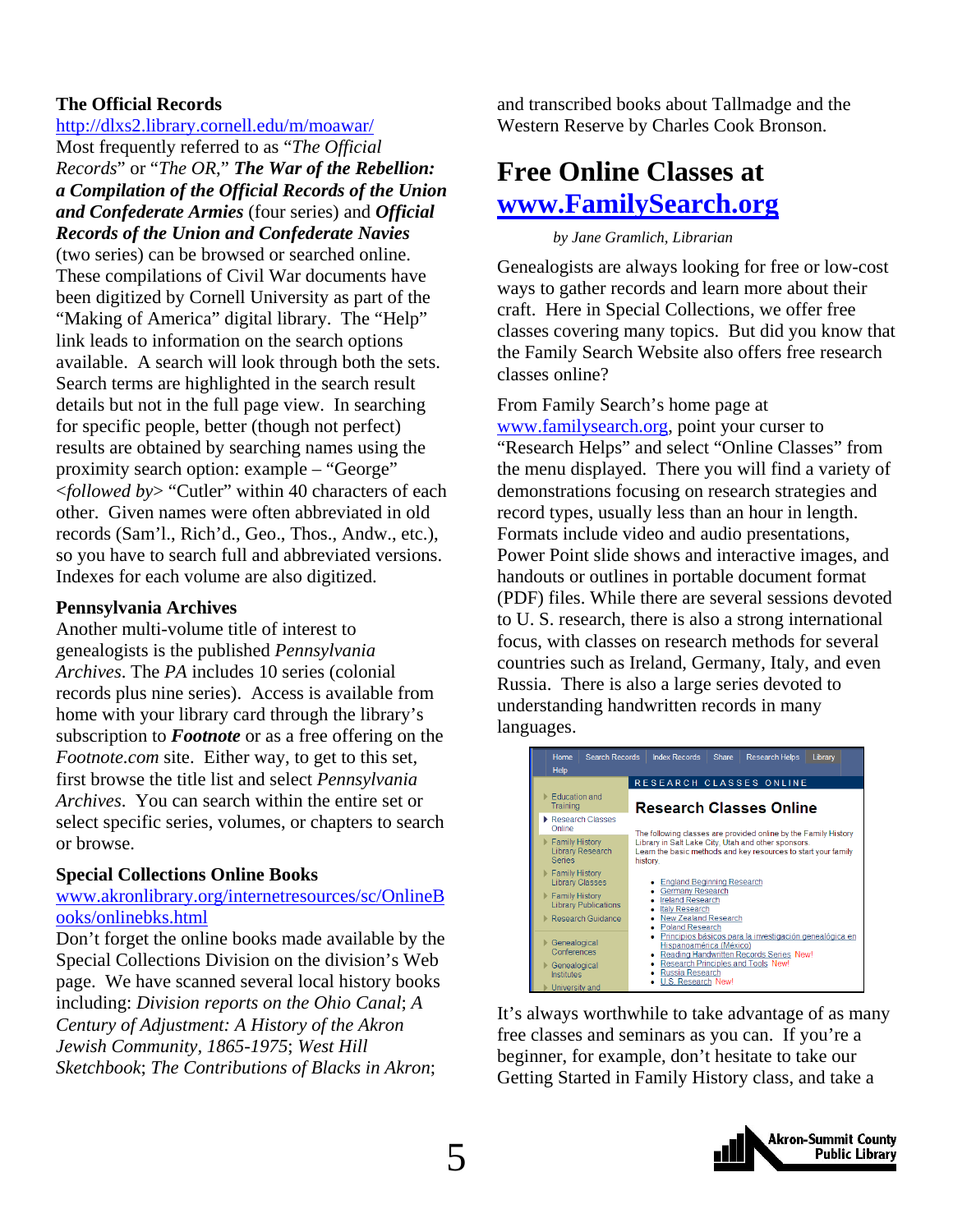<span id="page-5-0"></span>look at Family Search's Beginning Genealogy presentation as well. Each presenter will have various ways of approaching a subject. While much of the basic information may be the same, you'll most likely come away from each course with different tips and tricks for genealogical research and organization. The more you know, the more you'll be able to find the techniques that work best for you.

### **Loss of a Friend**

 *by Judy James, Division Manager* 



On August 12, 2010, the local history community lost a dear friend when Ruth Wright Clinefelter passed away. A librarian with the University of Akron for more than 40 years, Ruth was a stalwart volunteer for numerous local history organizations including Progress Through Preservation,

Cascade Locks Park Association, Akron Women's History Project, and the Summit County Historical Society where, among other tasks, she worked tirelessly to accession and catalog their collection of historical clothing.

As a librarian and passionate local historian, Ruth was always engaged in research or a project. In 2000, she published *Celebrating Akron's History in Picture Postcards,* a book which includes images from her extensive local postcard collection. Due to Ruth's generosity, more than 1,200 cards from her personal collection were digitized and added to the Ruth Wright Clinefelter Postcard Collection at www.SummitMemory.org.

While those of us who had the privilege of working with her and calling her friend will miss her very much, Ruth's legacy will live on through her many contributions to preserve and protect our community's rich history.

### **Akron's Lock 3**

#### *by Cheri Goldner, Librarian*

When we think of Lock 3 today, most of us think of concerts in the summer, ice skating in the winter, and marbles in the museum. Like so many sites in urban areas across the country and right here in Akron (the Towpath trail, Wingfoot Lake), the Lock 3 space has been transformed from industrial to recreational.

Marbles have, however, long played a part in the history of the site that is now Lock 3 park. The space that now serves as the lawn of the park was just north of West Center Street in the late 1800s. After serving as a lumberyard in the 1870s, it later became home to the American Marble & Toy Manufacturing Company, which was incorporated by brothers Actaeon L. and Samuel Comley Dyke and several other businessmen in 1891.

The company helped put Akron on the map in the late 19th century as the center of manufacturing for America's quality clay products, making a variety of marbles and stoneware figurines (shoes, boots, cats, jugs) until it was destroyed by fire on September 5, 1904. The Beacon Journal's account of the event described children running about the site to collect scattered marbles and toys. It also mentions the owners' intentions to rebuild, though they never did.

Samuel Dyke later moved to Parkersburg, WV, but Akron still claimed him as a son. After his death in May of 1924, the Beacon published an obituary recognizing him as the first man in the United States to manufacture marbles for commercial purposes, and he's known to local history buffs and mibsters, or marble players, as the "father of American marbles."

When the site was cleared for Lock 3 park in the winter of 2001/2002, local history buffs, like children after the 1904 fire, combed the ground for artifacts recalling its past, and they weren't disappointed. Some of the figurines they found are now on display inside the Akron History Exhibit & American Toy Marble Museum.

On the south side of West Center Street, where the museum itself now sits, was the E.H. Merrill & Co.

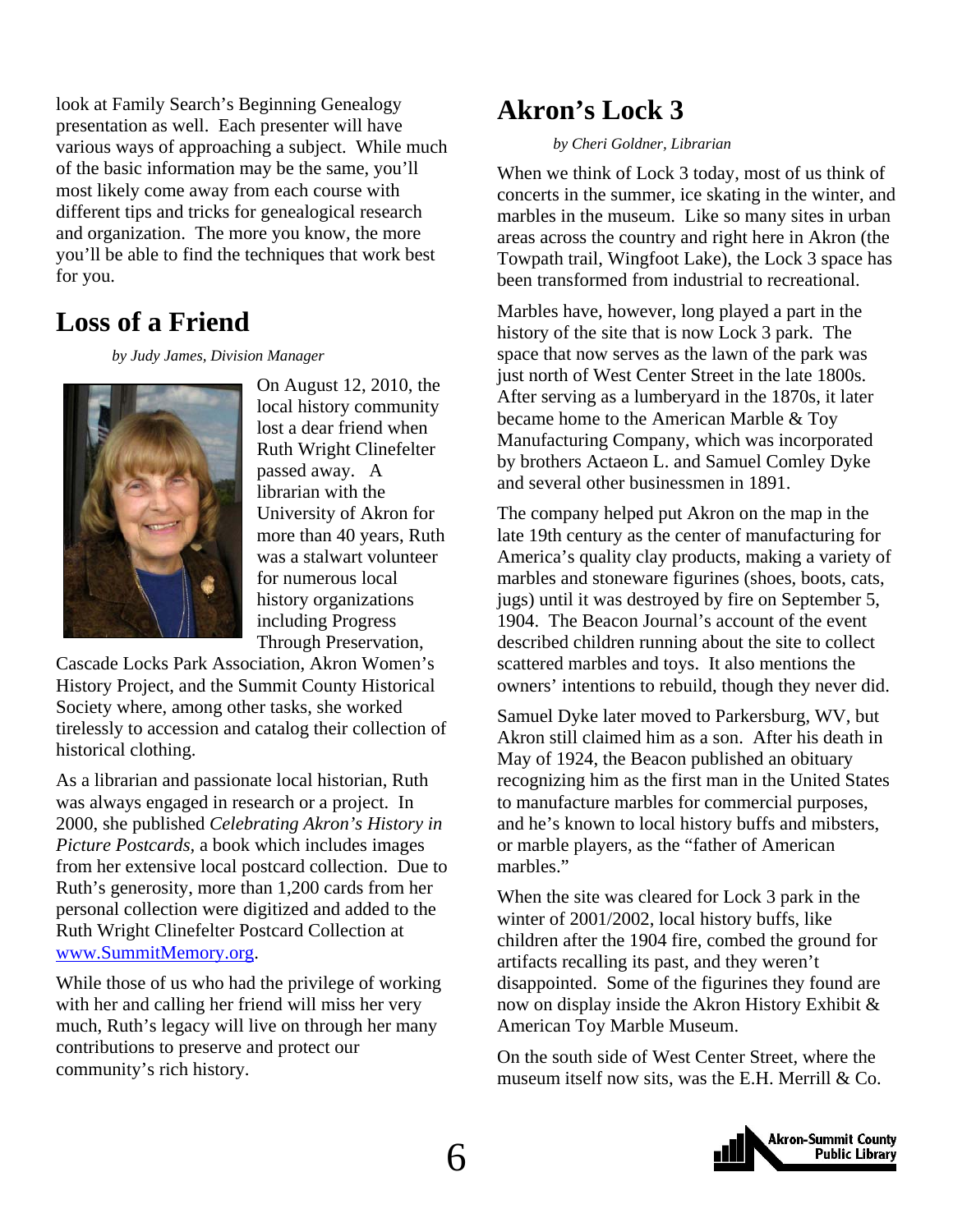<span id="page-6-0"></span>(1860-1920), a.k.a. "Akron Pottery," just one of Summit County's many pottery factories. Founder Edwin H. Merrill had previously operated companies in Springfield and Middlebury, but moved his bottle, pipe and stoneware works to the corner of South Main and Center Streets in Akron around 1860 to take advantage of transportation along the canal. Following Edwin's death in 1888, his son Henry E. took over. Among the company's products were ceramic beer bottles and most of the clay smoking pipes used by the Union soldiers in Matthew Brady's famous Civil War photographs. In 1900, the E. H. Merrill Co. merged with two other companies and became Robinson, Merrill Co., which two years later was changed to the Robinson Clay Product Co.

The next time you're visiting Lock 3 park, take a look around and maybe even tour the museum and reflect on the long history of this downtown site.

### **HolidayFest at Lock 3**

Holiday Fest returns to Lock 3 on Friday, November 26, 2010 with the official lighting ceremony of the city's Christmas tree, followed by fireworks. Akron's annual "Welcome Santa" parade will be the following day, Saturday, November 27.

Shopping for hand-made craft items will be available at Lock 3's traditional German cottages featuring craftsmen from Akron's sister city of Chemnitz, Germany, as well as local artisans. Other attractions include the Lock 3 skating rink (with free admission and skate rentals for a nominal fee), pictures with Santa, and children's crafts. The Akron History Exhibit & American Toy Marble Museum will also be open with several new displays, including those celebrating the  $90<sup>th</sup>$ birthday of MetroParks Serving Summit County and the  $140<sup>th</sup>$  anniversary of the University of Akron.

So come on downtown to Lock 3 park and take part in the holiday fun. For more details, watch the newspaper or visit www.lock3live.com as the event nears.

### **New Internet Genealogy Classes**

#### *by Joanne O'Dell, Librarian*

The amount of genealogical information available through the Internet is growing rapidly. When we first created the Introduction to Internet Genealogy Class, we filled the two hours easily with useful sites, valuable databases and interesting mechanisms to find new information. Over the course of the last year, it has become increasingly difficult to keep the class at only two hours. There seemed to always be a new database or site that offered something too unique or valuable to be left out. Because of this, we have redeveloped our Introduction to Internet Genealogy Class into Internet Genealogy 1 and Internet Genealogy 2.

In Internet Genealogy 1, offered Saturday, November 6, 10 am, you will learn the basics about the most popular genealogy databases available through the Library such as *Ancestry Library Edition* and *Footnote.com*. You will also learn to find and evaluate some popular free genealogy Web sites including *FamilySearch.org*. This class offers you the time and opportunity to ask questions about the sites and databases and learn how to get the most out of each resource.

In Internet Genealogy 2, offered Saturday, November 20, 10 am, you will explore additional databases such as *Access Newspaper Archive* and *America's Newspapers*, as well as sites like Ellis Island (www.EllisIsland.org) and the National Archives (www.archives.gov). In this more advanced session, you will discover some of the more unique and less well known sites and databases available to you.

Please contact Special Collections at 330.643.9030 or speccollections@akronlibrary.org for more information and to sign up for these new classes. If you have suggestions for additional workshops or ideas for how we can improve some of our existing classes, please let us know.

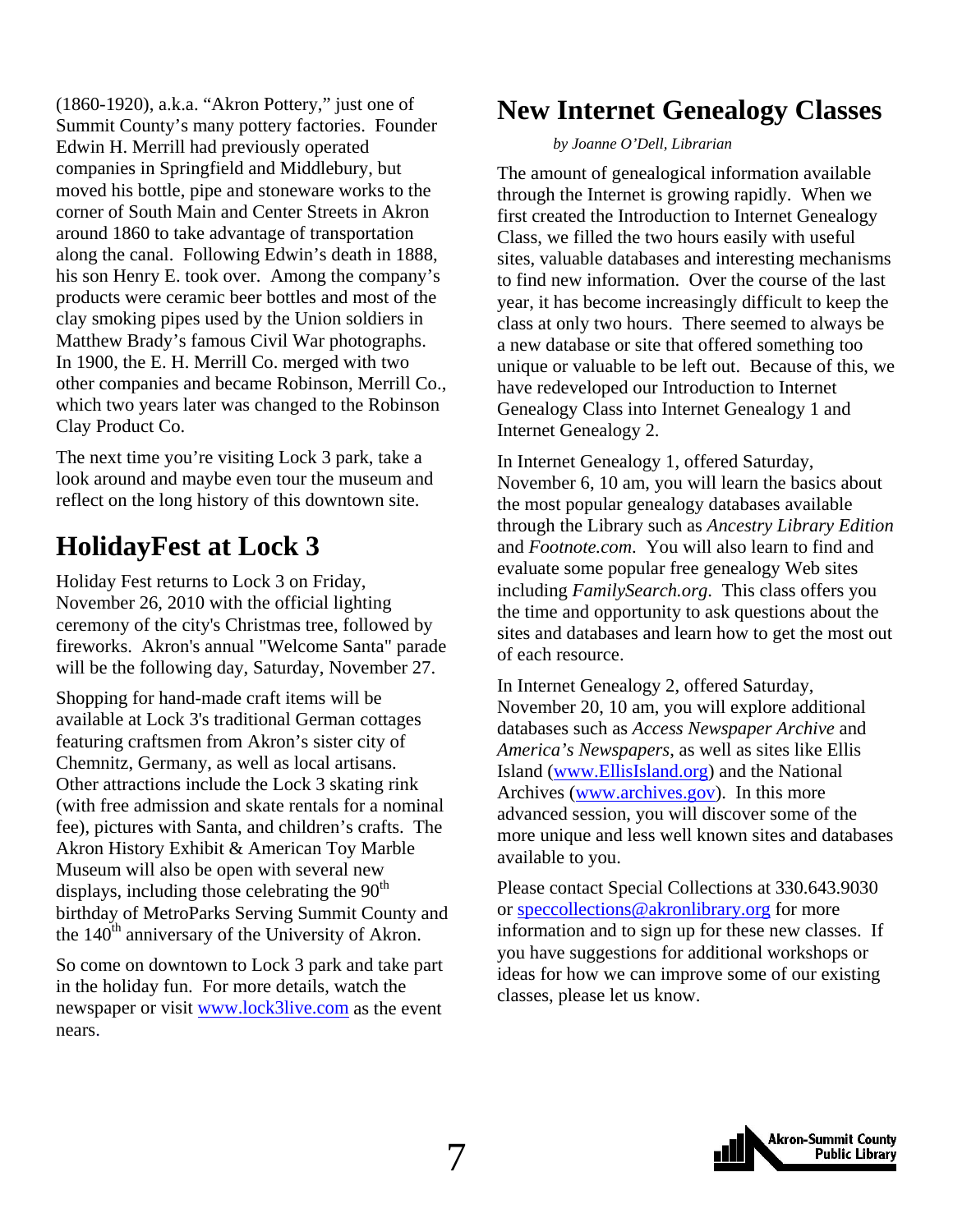### <span id="page-7-0"></span>**Workshops by Special Collections**

#### **Getting Started in African American Genealogy**

*Saturday, September 18, 10 am – noon OR Saturday, December 4, 10 am – noon*  Do you want to trace your African American family tree? Not sure how or where to begin? The Special Collections Division presents a class for genealogy beginners who have a specific interest in African American ancestral research. This workshop meets in Meeting Room 1 – Main Library. For more information and to sign up, contact the Special Collections Division, 330.643.9030 or speccollections@akronlibrary.org.

#### **Branching Out: Second Steps in Genealogy Research**

*Saturday, October 9, 10 am – noon*  A detailed continuation of *Getting Started in Family History,* this class is geared toward those who have already done some research. Participants will learn what to expect when working with vital records and obituaries and basic search strategies for finding them in both online and traditional sources. This workshop meets in Meeting Room 1 – Main Library. For more information and to sign up, contact the Special Collections Division, 330.643.9030 or speccollections@akronlibrary.org.

#### **Finding Your Family in the Census**

*Saturday, October 16, 10 am - noon* 

United States Census records are rich sources of genealogical information. Join us as we learn more about using these valuable records in your family research. As we will be using electronic resources, basic computer skills are recommended. This workshop meets in Computer Lab 1 – First Floor, Main Library. For more information and to sign up, contact the Special Collections Division, 330.643.9030 or speccollections@akronlibrary.org.

#### **Finding Your Immigrant Ancestors**

*Saturday, October 30, 10 am - noon*  Most of us will find immigrant ancestors somewhere in our family tree. Join staff from the

Special Collections Division for a discussion of identifying immigrant ancestors and locating passenger lists and naturalization records. As we will be using electronic resources, basic computer skills are recommended. This workshop meets in Computer Lab 1 – First Floor, Main Library. For more information and to sign up, contact the Special Collections Division, 330.643.9030 or speccollections@akronlibrary.org.

#### **Internet Genealogy 1**

*Saturday, November 6, 10 – noon*  Overwhelmed by the abundance of genealogy information on the Internet? In this introductory workshop, you will learn the basics about genealogy databases available through the Library and how to find and evaluate some popular free genealogy Web sites. As the emphasis will be on using electronic resources, basic computer skills are recommended. This workshop meets in Computer Lab 2, First Floor, Main Library. For more information and to sign up, contact the Special Collections Division, 330.643.9030 or speccollections@akronlibrary.org.

#### **Getting Started in Family History**

*Saturday, November 13, 10 – 11:30 am*  Join the Special Collections Division for an introduction to genealogy for new family historians. Each session will include an overview of genealogical sources available at the Library, suggestions for getting started, and tips for organizing your research. This workshop meets in the Special Collections Division - Third Floor, Main Library. For more information and to sign up, contact the Special Collections Division, 330.643.9030 or speccollections@akronlibrary.org.

#### **Internet Genealogy 2**

*Saturday, November 20, 10 – noon*  What more does the Internet have to offer for the genealogist? Much more! In this follow-up workshop to Internet Genealogy 1, you will explore even more Web sites for genealogy research. It is recommended that participants first attend Internet Genealogy 1. As the emphasis will be on using electronic resources, basic computer skills are recommended. This workshop meets in Computer

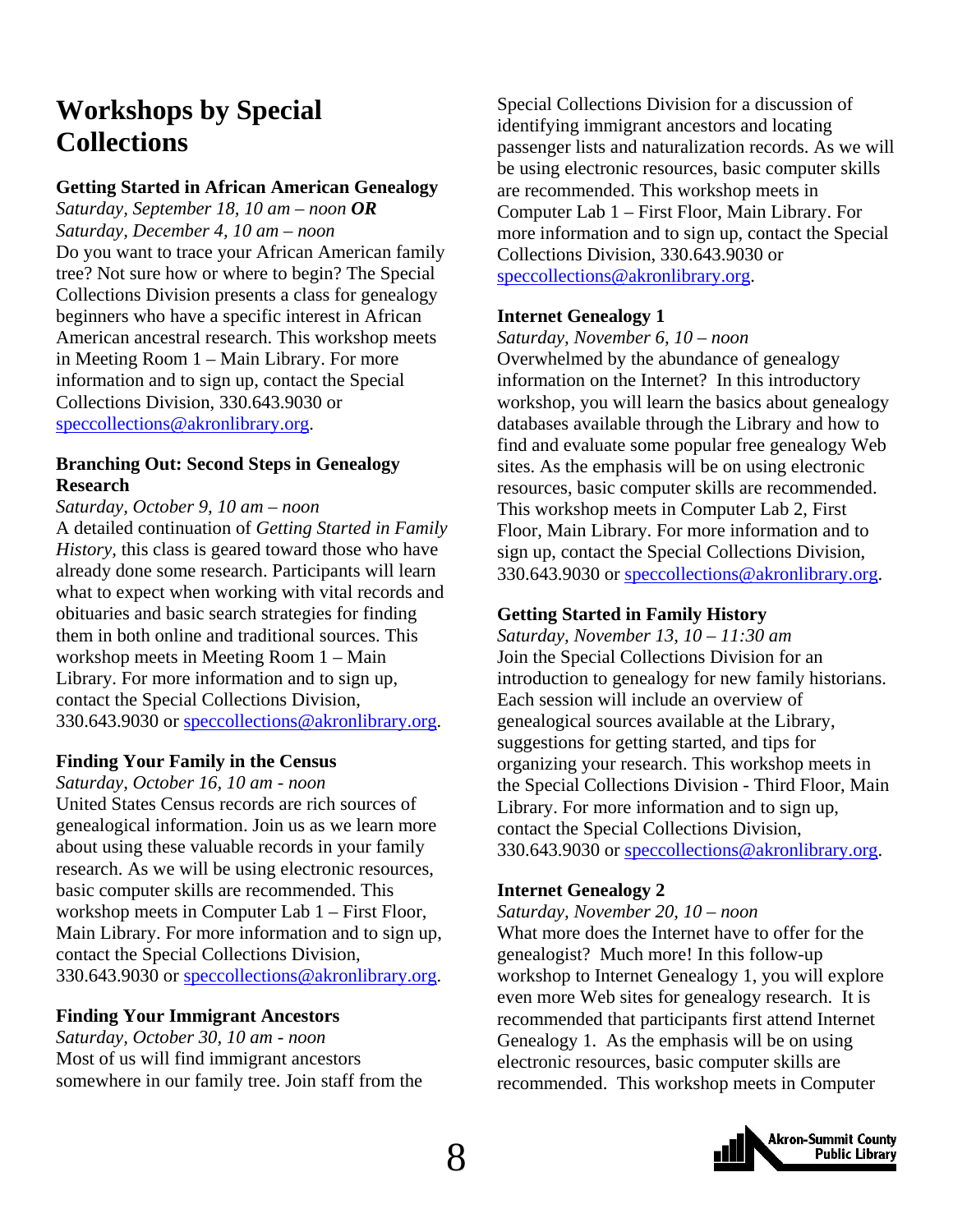<span id="page-8-0"></span>Lab 2, First Floor, Main Library. For more information and to sign up, contact the Special Collections Division, 330.643.9030 or speccollections@akronlibrary.org.

### **Workshops by Summit County OGS**

#### **Oakwood Cemetery Chapel**

*Saturday, September 18, 1 pm*  Meet us at the Oakwood Cemetery Chapel in Cuyahoga Falls, Ohio.For more information, please contact us at summitogs@yahoo.com**.**

#### **The Far Reaching Power of Coal**

*Saturday, October 16, 1 pm*  Join us at the downtown Akron-Summit County Public Library for a presentation by Judy Davis. This program explores both the brief life of the coal industry in Tallmadge and the longer lasting impact it had on the demographics of this community. For more information, please contact us at summitogs@yahoo.com**.**

### **We would like to thank the following for their generous donations:**

Vedetta Duncan for *Picking Elderberries* by Frank Dawson.

Jacqueline Dunnington for art and books from the collection of Harry Miller.

Joan Hughes for Excelsior Stamp Works and South High School memorabilia.

Olga Kurtz for Akron Concert Course programs and booklet, *The Place Where 300,000 people live.*

Sharon Myers for booklet, *Who is Judge William Wetmore?*

Mark Van Sweringen for scrapbook of Rhea Gaylord Shroyer

### **Summit Memory Update**

The [Summit Memory Project](http://www.summitmemory.org/) is proud to welcome the [Munroe Falls Historical Society](http://www.munroefalls.com//index.php?option=com_content&task=category§ionid=14&id=32&Itemid=45) as our newest [partner. Their collection, Images from Munroe Falls](http://www.summitmemory.org/cdm4/browse.php) Historical Society, contains photographs documenting the development of this riverside community from its birth in 1835 through the early 20th Century. The Historical Society maintains its office, historical museum, and local history library in a 19th century historic house at 83 Munroe Falls Avenue. The local history room is open to the public for the purpose of making local history materials accessible to individuals seeking information about Munroe Falls and surrounding communities.

### **New to the Collection**

#### **Alabama**

Autauga County cemetery records, eastern section Cemetery census of Shelby County Genealogical abstracts from Marengo County newspapers (1840-1910) Marriage records of Shelby County, 1860-1896

#### **Connecticut**

Abstracts from the Connecticut Gazette covering southeastern Connecticut, 1774-1776

#### **Kentucky**

Bourbon County wills and estates, 1816-1824 Breckinridge County death records, 1852-1904 Breckinridge County marriages, 1853-1904 Cemeteries in Shelby County Cemeteries of Green County Fleming County wills & estates, 1798-1822 Grayson County marriages Green County marriages, 1874-1900 The Hickman County Historical Society News Journal, June 2010 Hickman County history: Clinton A history of Kentucky Baptists from 1769 to 1885: including more than 800 biographical sketches Jefferson County wills Kentucky Historical Society index to tax list



Colony of Connecticut: minutes of the Court of Assistants, 1669-1711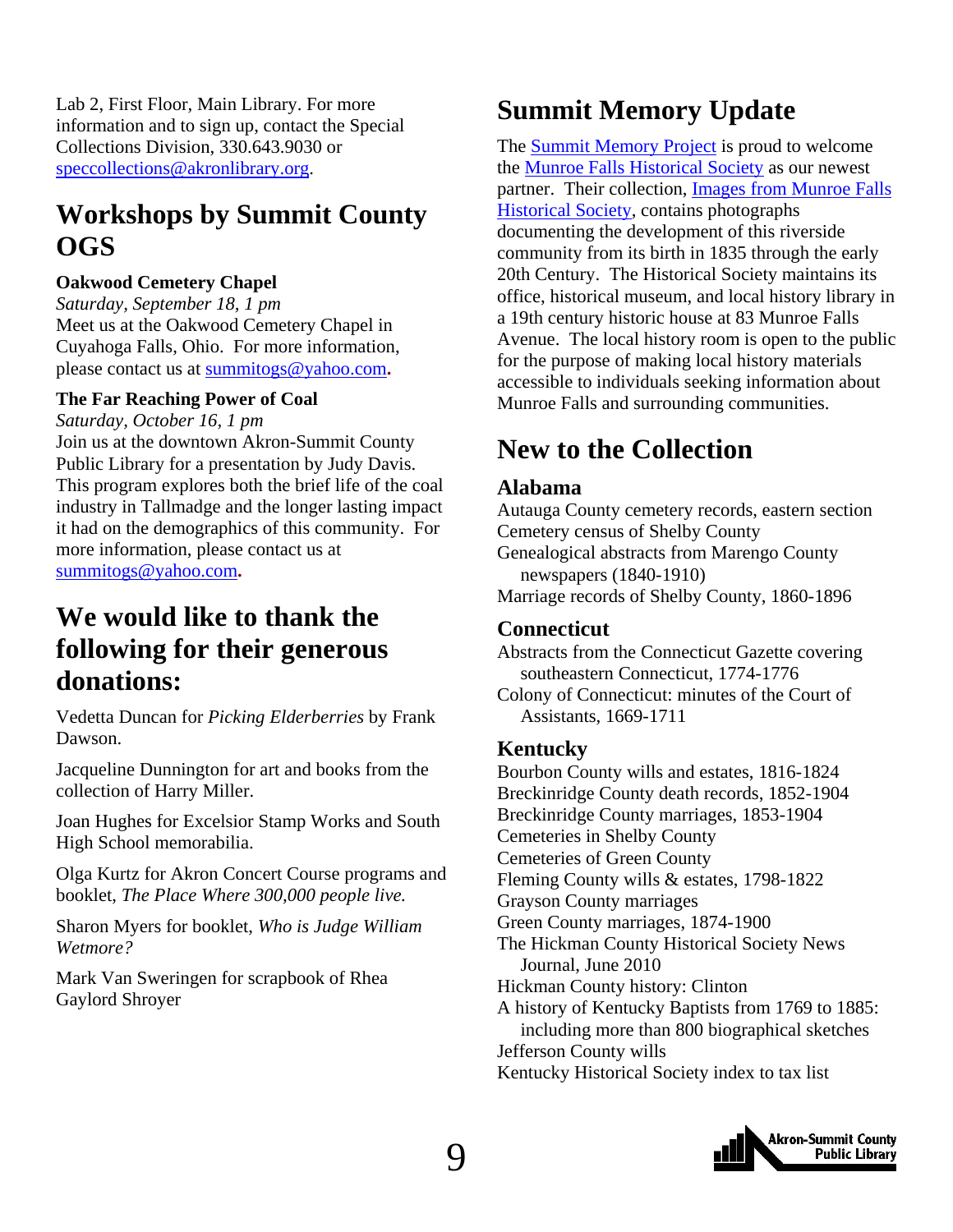#### **Kentucky (continued)**

Lincoln County wills & estates Images of America: Logan County Monroe County marriages Nicholas County marriage records Images of America: Warrant County

#### **Maryland**

Abstract wills of Carroll County, 1837-1852

Early families of southern Maryland

The first parishes of the province of Maryland Index of Baltimore City wills, 1850-1883

Index to wills of: St. Mary's County, 1662-1960 and Somerset County, 1664-1955

Marriages and deaths from Baltimore newspapers, 1796-1816

Maryland German church records, vol. 17

Mt. Carmel Cemetery: annex records, 1894-1970 and disinterment-re-interment records

Mt. Carmel Cemetery records, 1854-1905

The Pennsylvania-German in the settlement of Maryland

Tombstone inscriptions at St. James Protestant Episcopal Church, My Lady's Manor, Monkton

Tombstone inscriptions of Holy Rosary Church Cemetery, Baltimore County

Western Cemetery: burials prior to 1874 including Civil War soldiers…1890-1892

Western Cemetery: interment records, Baltimore, 1892-1903

#### **Massachusetts**

The Essex Genealogist, vol. 23, 2003

#### **Michigan**

Bethany Cemetery, Shiawassee County Corcoran Cemetery in Woodhull Twp. Death records for Rush Twp., Shiawassee County Early marriages, 1862-1867, Shiawassee County Elmwood Cemetery, Shiawassee County First landowners, Shiawassee Co. Hawkins Cemetery & County Poor Farm Cemetery Hillcrest Cemetery, Owosso, Shiawassee County Location of cemeteries in Shiawassee County Maple River Cemetery, Shiawassee County Middlebury Cemetery, Shiawassee County Naturalization records of Shiawassee County New Haven Township cemeteries, Shiawassee Co.

Newburg Cemetery, Shiawassee County Oak Grove Cemetery, Shiawassee County Oak Hill Cemetery, Ossowo City Oakley Cemetery, Saginaw County Ridge Road Cemetery, Saginaw County Riverside and Riverside West cemeteries, Shiawassee County Roselawn Cemetery, Shiawassee County St. Mary's Cemetery, Caledonia Twp., Shiawassee County St. Michael's and Oak Grove cemeteries, Saginaw **County** Union Plains Cemetery, Shiawassee County

#### **Mississippi**

Cemeteries in Brookhaven: plus 10 in the county, Lincoln County Holmes County pioneers North Sunflower County cemetery records Noxubee County marriages, 1834-1904 South Sunflower County cemetery records

#### **New Hampshire**

The vital records of Hudson, 1734-1825

#### **New York**

The diary of Helen Davis Marshall, 1905-1985 Flatbush Reformed Church, Ulster Co., 1808-1930 Montrepose Cemetery, Kingston Old gravestones of Ulster County: twenty-two thousand inscriptions Random Ulster County wills with index Ulster County cemeteries Wiltwyck Rural Cemetery, Kingston, 1880-1943

#### **Ohio**

Fides: faith and prayer: photographs from Saint Mary's Church [Akron] From school to war: the 1858-1863 letters of George Lawson Waterman The index, 1983-1992, Holmes County Heirs Photographers & photographs of Carroll County, 1840-1940 The Starr book for descendants of Dr. Comfort Starr, with emphasis on the Stow, Ohio branch Warriors in blood [Starr Family] Wolf Creek Cemetery aka Pleasant Valley Cemetery [Holmes County]

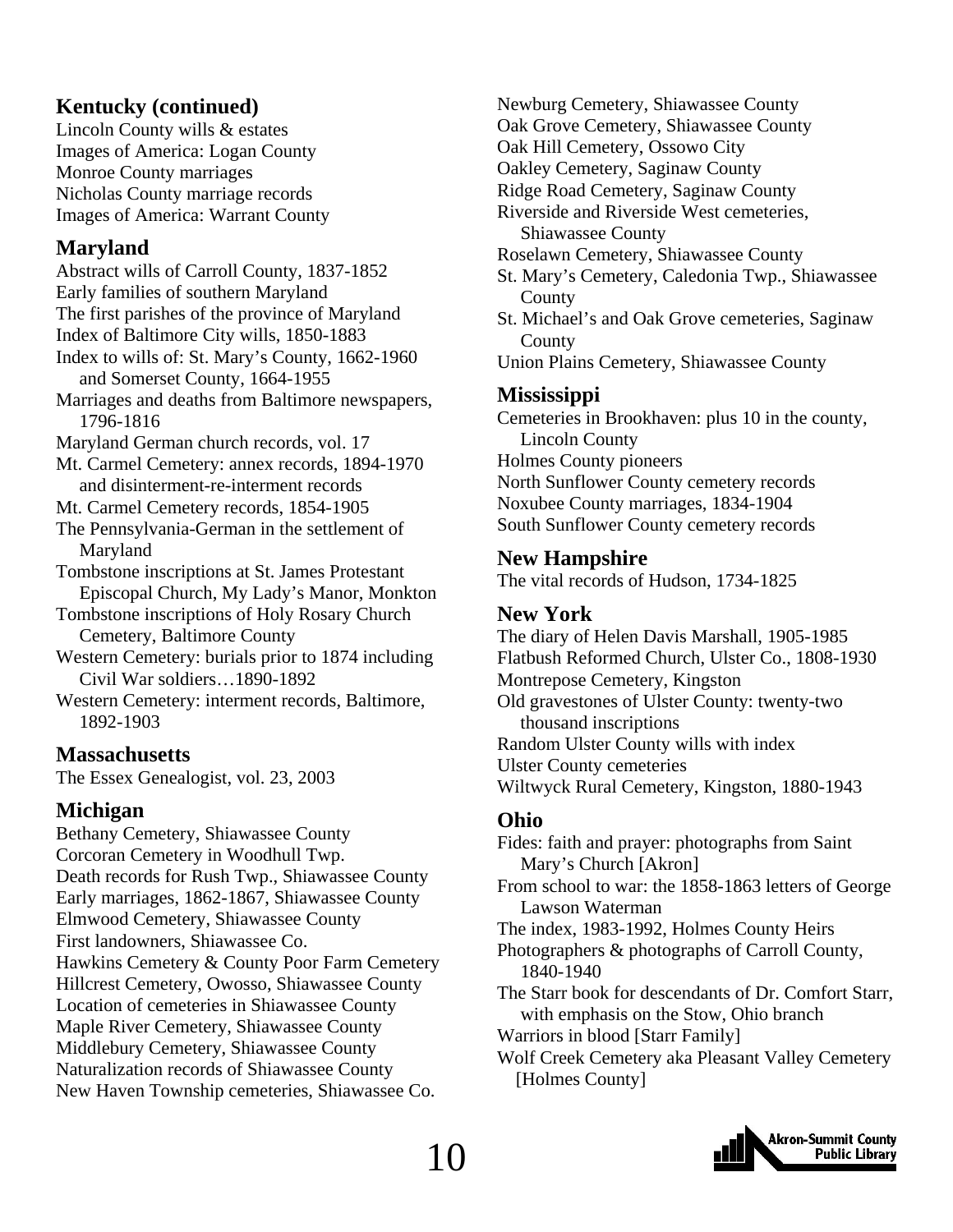#### **Pennsylvania**

Brush Creek Lutheran Church, parish records, 1821-1878 [Westmoreland County]

Christ Lutheran Church parish records, 1796-1884 [Westmoreland County]

The Evangelical Lutheran Congregation of Trinity Church of the Borough and Vicinity of Adamsburg, 1850-1939 [Westmoreland County]

Harrold Zion Lutheran Church parish records, 1821-1944 [Westmoreland County]

Immanuel Lutheran Church parish records, 1885- 1945 [Westmoreland County]

Obituaries from the Clarion Democrat, 1928-1930

Records, St. Paul's Evangelical Lutheran Church, 1884-1955 [Jefferson County]

Records of the First Reformed Church UCC parish records, 1819-1876 [Westmoreland County]

St. James Lutheran Church [parish records], 1817- 1942 [Westmoreland County]

St. John's Lutheran Church parish records, 1821- 1942 [Westmoreland County]

St. John's Reformed Church, parish records 1820- 1957 [Westmoreland County]

St. Paul's (Seanor) Church Reformed parish records, 1821-1862 [Westmoreland County]

St. Paul's Seanor Church Lutheran parish records, 1822-1933 [Westmoreland County]

### **South Carolina**

Spartanburgh County minutes of the county court, 1785-1799

### **Virginia**

Images of America: Accomack County Families of Pohick Church, Truro Parish, Fairfax County

### **West Virginia**

Cemeteries of Boone County A history of Jefferson County, 1719-1940 Marriages of Jefferson County, 1801-1890 Obituaries of Boone and surrounding counties

### **New England**

Immigrants to New England, Volume 6, R-S

### **Military**

Confederate casualties of the war for Southern Independence

The French and Indian War from Scottish sources To hazard our own security: Maine's role in the American Revolution

#### **Reference**

Finding and using African American newspapers Genealogical writing in the 21st century: a guide to *Register* style and more

Wanted! U.S. criminal records: sources & research methodology

#### **Southern**

The peculiar institution: slavery in the ante-bellum South

Records of southern plantations from emancipation to the great migration: Alabama and South Carolina plantations

Records of Southern plantations from emancipation to the great migration: Louisiana and lower Mississippi Valley

#### **Native American**

Miscellaneous Cherokee and Choctaw records, 1800-1900

Native American wills and probate records, 1911- 1921

### **Germany**

Die geschichte der deutschen in Amerika: von 1680 bis zur gegenwart

### **Ireland**

Irish emigrants in North America

### **Scotland**

American data from the records of the High Court of the Admiralty of Scotland, 1675-1800 The Jacobites of Angus, 1689-1746 Later Scots-Irish links, 1725-1825 More Scottish settlers, 1667-1827 People of Dundee, 1600-1799 People of Perth, 1600-1799 People of Stirling, 1600-1799 Register of testaments, Aberdeen: 1715-1800 Scots in Poland, Russia and the Baltic States, 1550- 1850